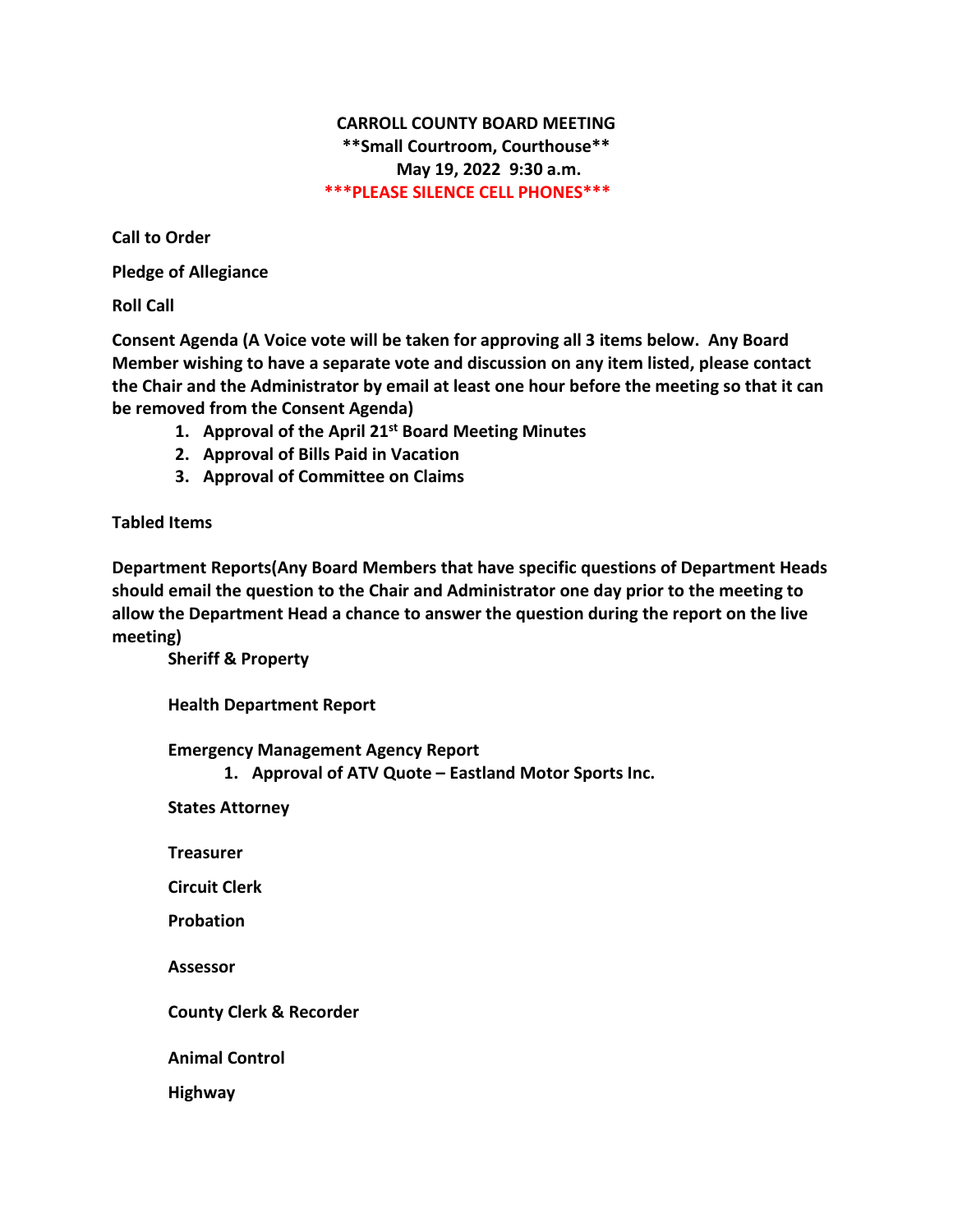- **1. Monthly Report**
- **2. Approval of Petition for Bridge Aid from Salem Road District for Section 20579 Townline Road**
- **3. Approval of Low Bidder for 2022 Pavement Striping and authorize County Board Chair to sign contract and contract bond**

#### **Zoning**

- **1. Discussion of Temporary Use Permits – Summer Tent Camping at Center Hill Apartments**
- **2. Approval of Guest Home License Ordinance**

### **Other Departments**

**Affiliate and Liaison Reports (Email Chair and Administrator one day prior to meeting if a Board Member or Affiliate has a voice report to add to any written report)**

**LRA – Mr. Paul Hartman**

**CEDS – Mr. Imel**

**UCCI – Mr. Payette**

**911 – Mr. Robert Hartman**

**VAC – Mr. Paul Hartman**

**Senior Services – Mr. Imel 1. Monthly Report**

**Hotel/Motel – Ms. Anderson 1. Monthly Report**

**Tri-County Opportunities Council – Mr. Preston**

**708 Board**

**Extension**

## **Old Business**

### **New Business**

- **1. Resolution fixing the compensation of the office of County Sheriff for the term of office Beginning December 1, 2022 and ending November 30, 2026**
- **2. Resolution fixing the compensation of the office of County Clerk and Recorder and the office of County Treasurer for the term of office Beginning December 1, 2022 and ending November 30, 2026**
- **3. An Ordinance Amending the Whiteside Carroll Enterprise Zone within the Illinois counties of Whiteside and Carroll**